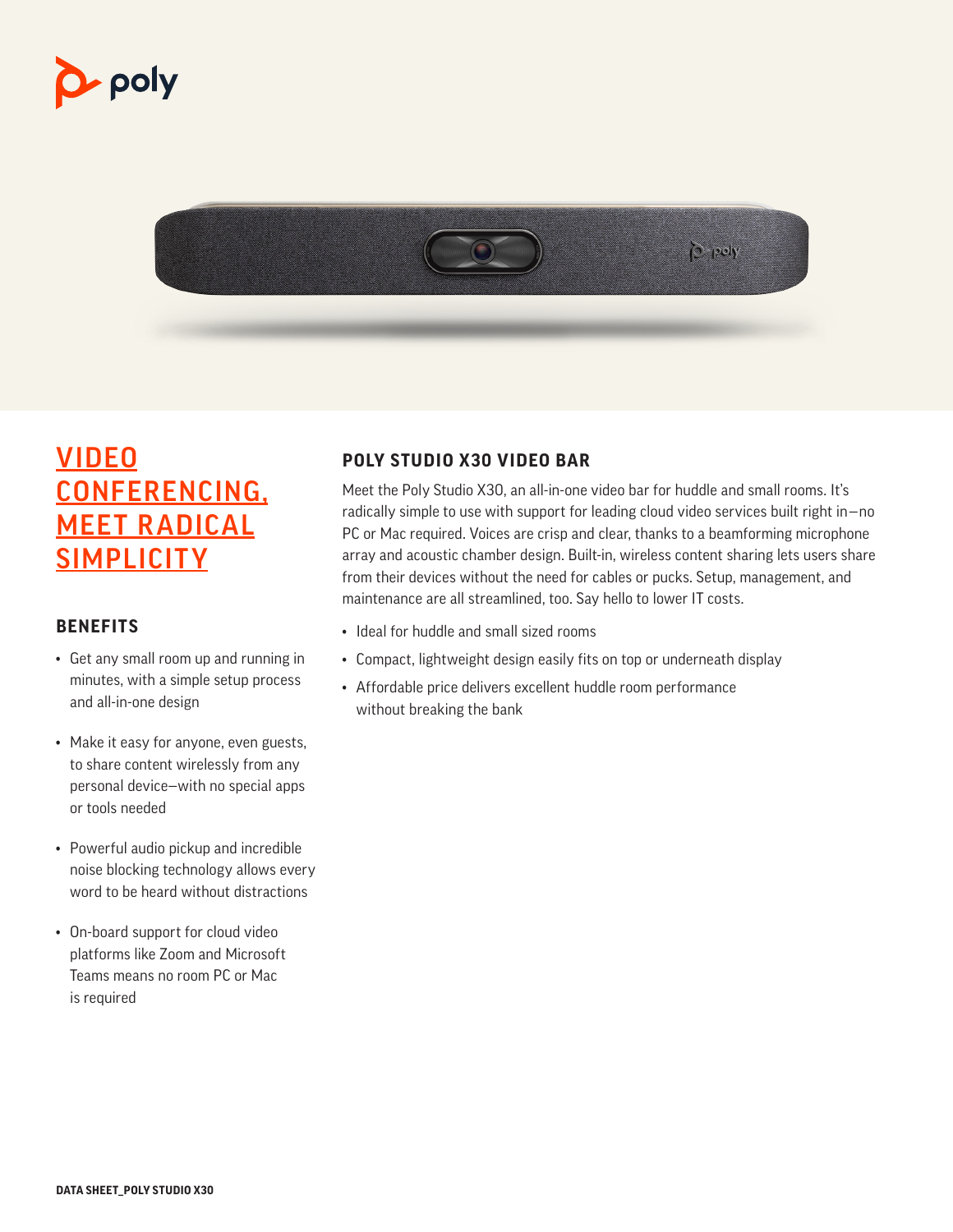## POLY STUDIO X30



#### **SPECIFICATIONS**

#### **PACKAGE INCLUDES:**

- Poly Studio X30
- Cable bundle
- Monitor clamp
- Privacy cover

#### **VIDEO STANDARDS AND PROTOCOLS**

• H.264 AVC, H.264 High Profile, H.265

#### **VIDEO INPUT**

• 1x HDMI

#### **VIDEO OUT**

- 1x HDMI
- Touch display compatible

#### **PEOPLE VIDEO RESOLUTION**

- 4K, 30 fps (TX and RX) from 2048 Kbps
- 1080p, 60 fps from 1740 Kbps
- 1080p, 30 fps from 1024 Kbps
- 720p, 60 fps from 832 Kbps
- 720p, 30 fps from 512 Kbps

#### **CONTENT VIDEO RESOLUTION**

- Input
- UHD (3840 x 2160)
- HD (1920 x 1080p)
- WSXGA+ (1680 x 1050)
- UXGA (1600 x 1200)
- SXGA (1280 x 1024)
- WXGA (1280 x 768)
- HD (1280 x 720p)
- XGA (1024 x 768)
- SVGA (800 x 600
- Output
- UHD (3840 x 2160)
- WUXGA (1920 x 1200)
- HD (1920 x 1080)
- WSXGA+ (1680 x 1050)
- SXGA+ (1400 x 1050)
- SXGA (1280 x 1024)
- HD (1280 x 720)
- XGA (1024 x 768)
- Content frame rate
- 5–60 fps (up to 4K resolution at 15 fps in call)

#### **CONTENT SHARING**

- Poly Content App support
- Apple Airplay
- Miracast
- HDMI input
- Whiteboarding

#### **CAMERA**

- 5x digital zoom
- 120° FOV
- UHD 2160p (4K) capture resolution
- Automatic people framing
- Automatic speaker tracking

#### **AUDIO INPUT**

- Four MEMS microphones
- Microphone pickup range 15 ft

#### **AUDIO OUTPUT**

• Single Speaker

#### **OTHER INTERFACES**

- 1x USB-A (3.0)
- 1x USB-C
- Bluetooth 5.0\*\*
- WiFi 802.11a/b/g/n/ac (MIMO) Multi-channel Concurrency\*\*

#### **AUDIO STANDARDS AND PROTOCOLS**

- 22 kHz bandwidth with Polycom Siren 22 technology
- 20 kHz bandwidth with G.719 (M- Mode) and Polycom Siren 22 technology
- 14 kHz bandwidth with Polycom Siren 14 technology, G.722.1 Annex C
- 7 kHz bandwidth with G.722, G.722.1
- 3.4 kHz bandwidth with G.711, G.728, G.729A

#### **NETWORK**

- $\cdot$  IPv4
- IPv6
- 1x 10/100/1G Ethernet
- Auto-MDIX
- H.323 and/or SIP up to 6 Mbps in Poly App video mode
- Polycom Lost Packet Recovery (LPR) technology
- Dynamic bandwidth allocation
- Reconfigurable MTU size
- Web proxy support—basic, digest, and NTLM
- Simple Certificate Enrollment Protocol (SCEP)